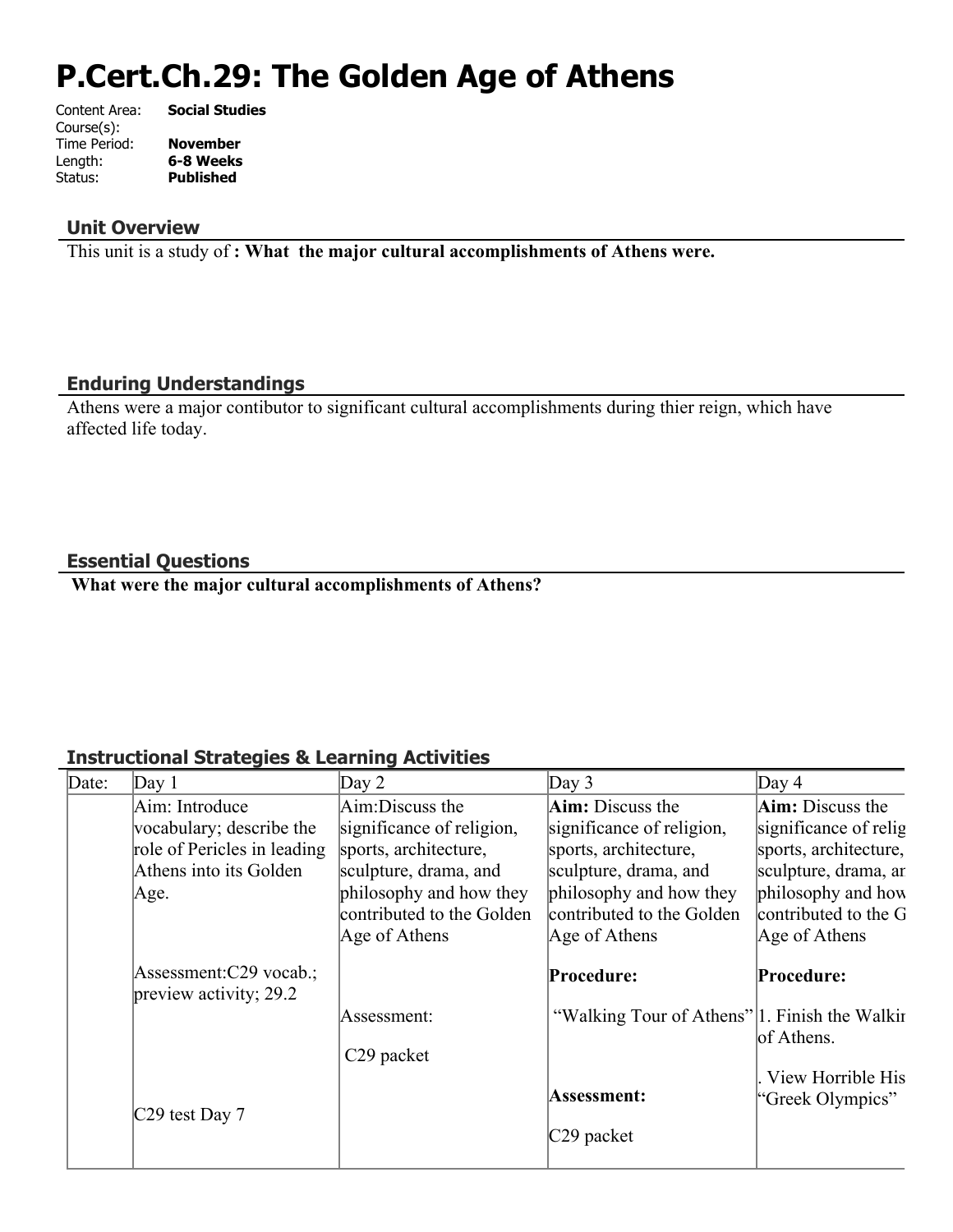|  |  | Assessment:  |
|--|--|--------------|
|  |  | $C29$ packet |
|  |  |              |
|  |  |              |
|  |  |              |
|  |  |              |

## **Integration of 21st Century Themes and Career Exploration**

| CRP.K-12.CRP2        | Apply appropriate academic and technical skills.                                   |
|----------------------|------------------------------------------------------------------------------------|
| CRP.K-12.CRP4        | Communicate clearly and effectively and with reason.                               |
| CRP.K-12.CRP11       | Use technology to enhance productivity.                                            |
| CRP.K-12.CRP8        | Utilize critical thinking to make sense of problems and persevere in solving them. |
| <b>CRP.K-12.CRP7</b> | Employ valid and reliable research strategies.                                     |
| CRP.K-12.CRP1        | Act as a responsible and contributing citizen and employee.                        |

#### **Technology Integration**

Students will create reports using Google Drive.

| TECH.8.1.8          | Educational Technology: All students will use digital tools to access, manage, evaluate, and<br>synthesize information in order to solve problems individually and collaborate and to<br>create and communicate knowledge.                     |
|---------------------|------------------------------------------------------------------------------------------------------------------------------------------------------------------------------------------------------------------------------------------------|
| <b>TECH.8.1.8.F</b> | Critical thinking, problem solving, and decision making: Students use critical thinking skills<br>to plan and conduct research, manage projects, solve problems, and make informed<br>decisions using appropriate digital tools and resources. |
| TECH.8.1.8.C.CS1    | Interact, collaborate, and publish with peers, experts, or others by employing a variety of<br>digital environments and media.                                                                                                                 |
| TECH.8.1.8.D.2      | Demonstrate the application of appropriate citations to digital content.                                                                                                                                                                       |
| TECH.8.1.8.A.CS2    | Select and use applications effectively and productively.                                                                                                                                                                                      |

## **Interdisciplinary Connections**

LA.WHST.6-8.7 Conduct short research projects to answer a question (including a self-generated question), drawing on several sources and generating additional related, focused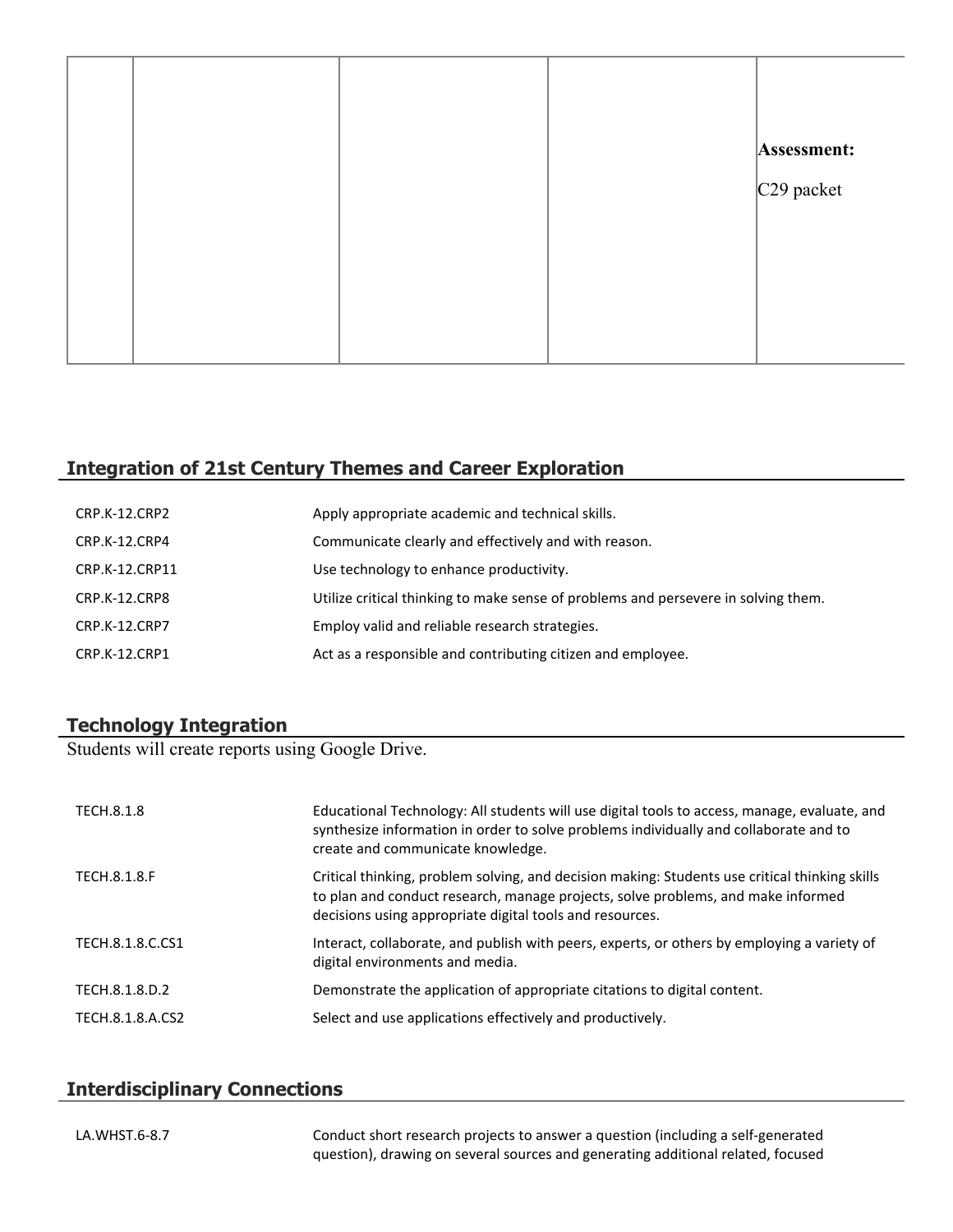|                 | questions that allow for multiple avenues of exploration.                                                                                                            |
|-----------------|----------------------------------------------------------------------------------------------------------------------------------------------------------------------|
| LA.RH.6-8.1     | Cite specific textual evidence to support analysis of primary and secondary sources.                                                                                 |
| LA.RH.6-8.2     | Determine the central ideas or information of a primary or secondary source; provide an<br>accurate summary of the source distinct from prior knowledge or opinions. |
| LA.WHST.6-8.2   | Write informative/explanatory texts, including the narration of historical events, scientific<br>procedures/experiments, or technical processes.                     |
| LA.RH.6-8.4     | Determine the meaning of words and phrases as they are used in a text, including<br>vocabulary specific to domains related to history/social studies.                |
| LA.WHST.6-8.2.B | Develop the topic with relevant, well-chosen facts, definitions, concrete details,<br>quotations, or other information and examples.                                 |
| LA.WHST.6-8.2.D | Use precise language and domain-specific vocabulary to inform about or explain the topic.                                                                            |
| LA.RH.6-8.10    | By the end of grade 8, read and comprehend history/social studies texts in the grades 6-8<br>text complexity band independently and proficiently.                    |
| LA.WHST.6-8.4   | Produce clear and coherent writing in which the development, organization, voice, and<br>style are appropriate to task, purpose, and audience.                       |
| LA.WHST.6-8.6   | Use technology, including the Internet, to produce and publish writing and present the<br>relationships between information and ideas clearly and efficiently.       |

# **Differentiation**

Extra Credit Assignments:

1. Bring in Greek recipe for the class.

2. Bring in pictures of 3 types of Greek columns in Flemington or community.

Learners Reading and Writing Below Grade Level

- **Read One Section at a Time** Break up the reading during the Visual Discovery activity so that students read only one section at a time.
- To break up the reading for *Physical Geography of Greece*:
- Ask all but the last bulleted question in Step 2. Have students read Section 2 and complete the corresponding Reading Notes.
- Ask the last bulleted question in Step 2. Have students read Section 3 and complete the corresponding Reading Notes.
- To break up the reading for *Ancient Greek Colonies and Trade Routes*: Ask all but the last two bulleted questions in Step 5. Have students read Section 4 and complete the corresponding Reading Notes.
- Ask the last two bulleted questions in Step 5. Have students read Section 5 and complete the corresponding Reading Notes.
- **Scaffold the Reading Notes** Use the Guide to Reading Notes to scaffold the Reading Notes so that students take steps toward working more independently.
- For Section 2, omit key words that students can fill in.
- For Sections 3 and 4, provide prompts that students can complete.
- For Section 5, have students complete as written.

Learners with Special Education Needs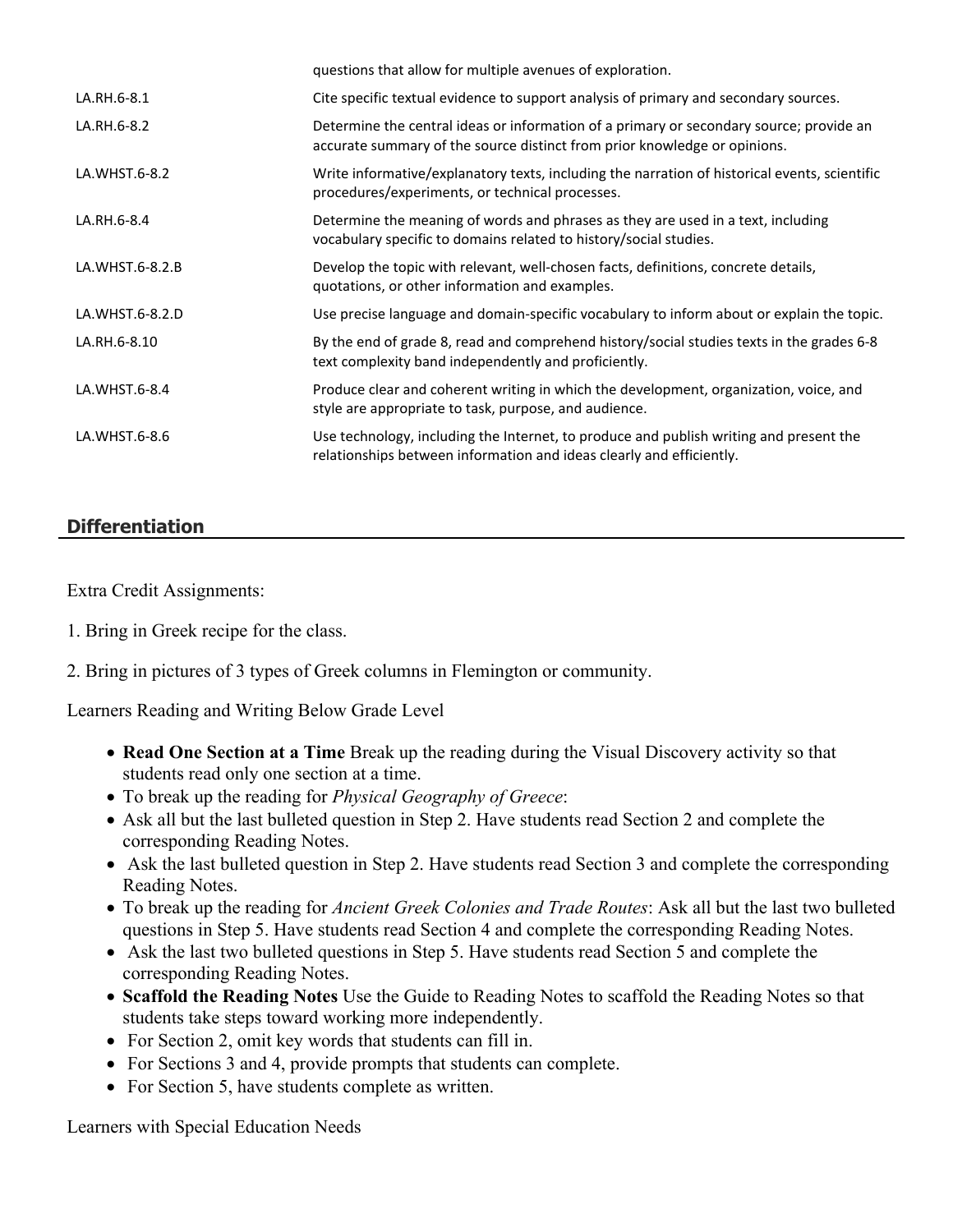- **Divide the Preview Question** Divide the Preview question in the Interactive Student Notebook into two separate questions: *How do you think the physical geography of Greece influenced where people settled? and How do you think the physical geography of Greece influenced how people lived?* Students should write a brief response to each question.
- **Offer a Choice for the Processing Activity** Have students complete two of the four storyboard pages for the Processing activity. Allow students the choice of doing Pages 1 and 2 or Pages 3 and 4. Alternatively, consider pairing students to work together to complete all four pages of the storyboard.

Advanced Learners

**Add Questions to the Debrief** Add the following questions to Step 8 in the Visual Discovery activity:

## **Modifications & Accommodations**

IEP and 504 Accommodations will be utilized.

## **Benchmark Assessments**

sentence construction

paragraph writing

DBQ

# **Formative Assessments**

See assessments listed above.

# **Summative Assessments**

See assessments listed above.